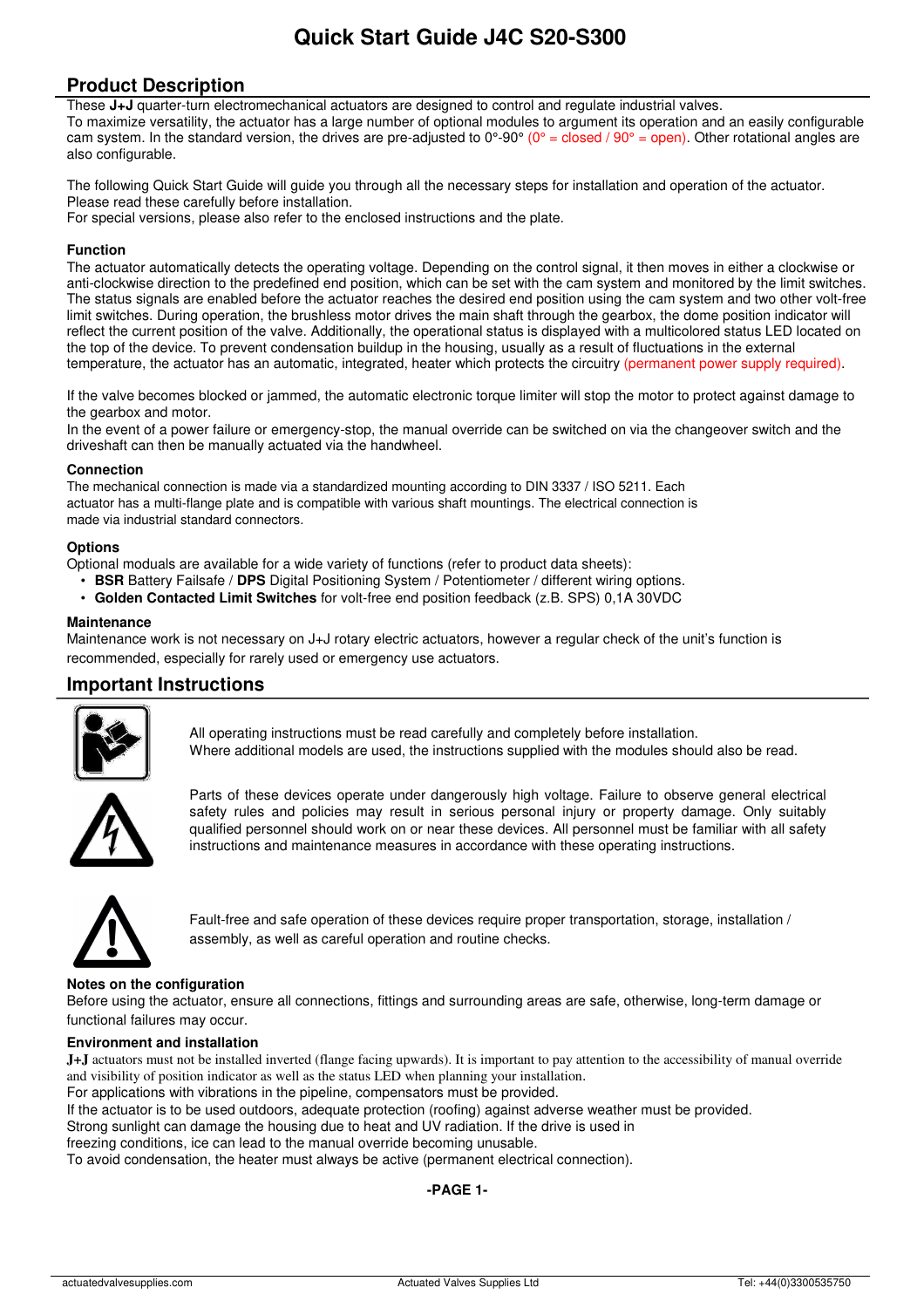# **Installation**

### **Valve Construction**

The torque required to move the valve must never exceed the rated torque of the actuator, taking into account the medium and the pressure, and after multiplication with a sufficient safety factor.

Before mounting, any caps on the valve must be removed.

If the shaft or flange pattern of the valve cannot be mounted directly with the drive, appropriate adaptations must be provided. The shaft must never be longer than the insertion depth of the mounting socket.

The assembly can be fixed with grub screws without additional fixings, as long as sufficient screwing depth for the actuator is possible. In addition, care must be taken during the assembly to align the valve and actuator's operational positions.

In this regard, it may be helpful to align the actuator by utilizing the manual override (see manual override). Depending on the fitting, the drive angles may need to be adjusted (see cam system setting instructions).

### **Electrical connections**

Connection of the device may only be carried out by trained and qualified personnel.

All general electrical safety regulations and VDE recommendations should apply.

The connection is made by means of the supplied industrial connectors. When wiring, pay particular attention to using the correct cable diameter and plug seals, otherwise the IP67 rated protection cannot be guaranteed.

Each DIN plug is fastened to the actuator with a screw, care must be taken to be not be over-tightened.

**J+J** actuators must be connected in a monophasicly and must be controlled with either relays or switches.

Depending on your requirements, there are three different wiring methods that can be utilized.

An external fuse with appropriate rating and characteristic for motors (for example, MC switch type C) must be provided.

**The unit's power must only be connected in parallel with other J+J actuators.** 

# **Cable Connectors**



**-PAGE 2-**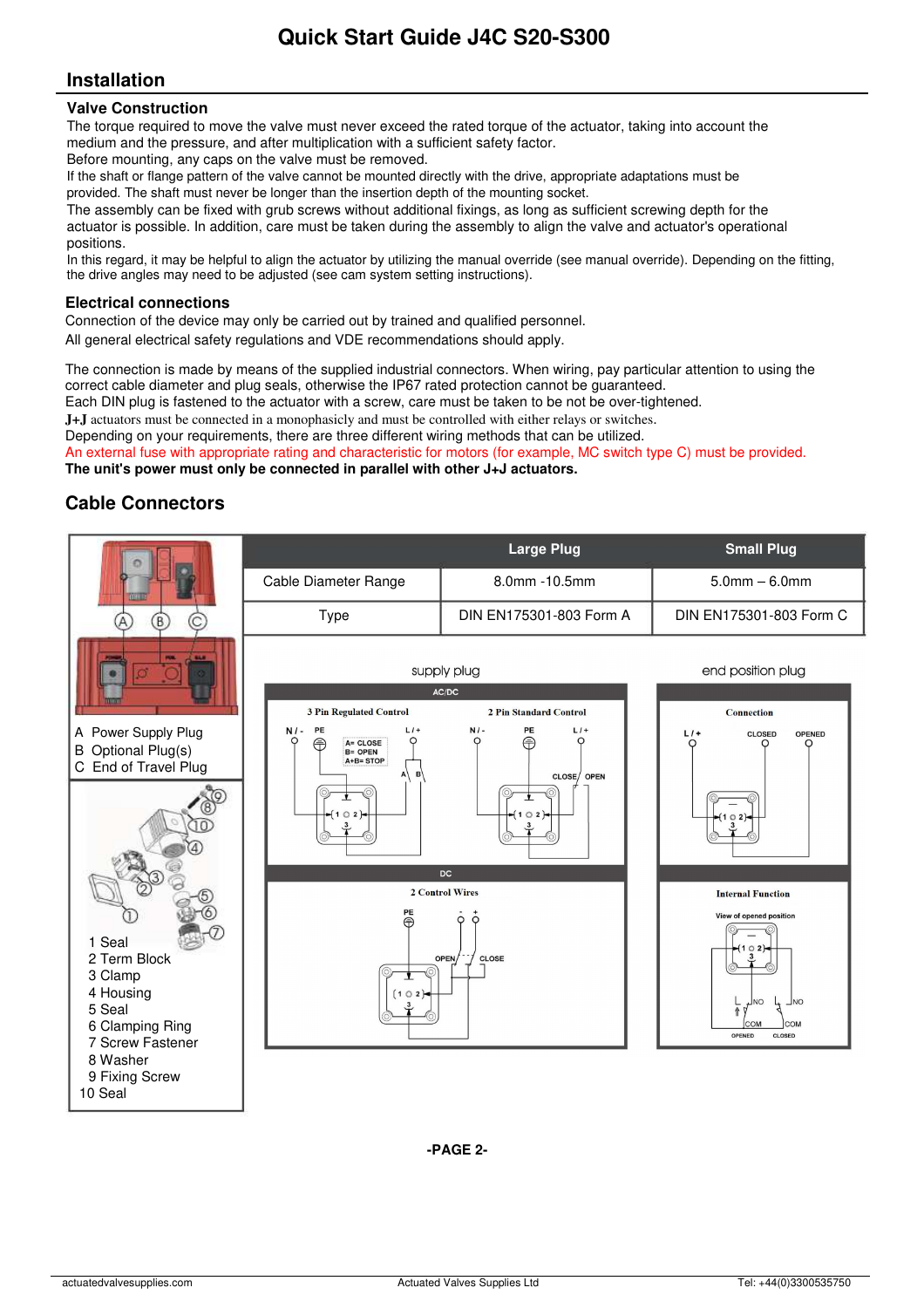

## **Model Comparison:**

| <b>Duty</b>    | Operating Temp.          | Heater Power | Ingress (IEC60529) | 2x End of Travel Sw.                      |
|----------------|--------------------------|--------------|--------------------|-------------------------------------------|
| 75%<br>Rating= | $+70^{\circ}$ C<br>-20°⊆ | 3.5 W        | IP <sub>67</sub>   | T NO 5A 125VAC / 3A 250VAC<br><b>SPST</b> |

## **Model Specific:**

Optional 0,1A 30VDC (See Page 1)

|        |                   | Current consumption at max. torque |                | Working /     | Runtime<br><b>Without Load</b> |                     |                   |
|--------|-------------------|------------------------------------|----------------|---------------|--------------------------------|---------------------|-------------------|
| Modell | 24V AC            | <b>24V DC</b>                      | <b>110V AC</b> | 230V AC       | <b>Break Torque</b>            | $s/90^{\circ}$ ±10% | Weight            |
| S 20   | 1.3A / 30.7W      | 1.0A / 23.4W                       | 0.3A / 32.7W   | 0.2A/46W      | 20Nm / 25Nm                    | 10s(5.5s)           | .8kg              |
| S 35   | I.7A / 40.2W      | 1.4A / 32.8W                       | 0.4A / 41.9W   | 0.2A/46W      | 35Nm / 38Nm                    | 10s                 | .9kg              |
| S 55   | 47.5W<br>2.0A $/$ | 1.6A / 39.0W                       | 0.4A / 47.0W   | 0.2A/46W      | 55Nm / 60Nm                    | 13s                 | 2.4kg             |
| S 85   | .5A/36.0W         | 1.2A / 29.3W                       | 0.3A / 36.5W   | 0.2A/46W      | 85Nm / 90Nm                    | 29s                 | 3.0 <sub>kg</sub> |
| S140   | 3.3A / 79.2W      | 2.5A / 60.7W                       | 0.7A / 78.7W   | 0.4A / 105.6W | 140Nm / 170Nm                  | 25s                 | 5.2kg             |
| S300   | 3.3A / 79.2W      | 2.7A/64.7W                         | 0.8A / 84.7W   | 0.5A/113.5W   | 300Nm / 350Nm                  | 48s                 | 5.2kg             |

# **Operation**

| <b>Status Light (D)</b>                  |                           |  |  |  |  |  |  |  |  |  |
|------------------------------------------|---------------------------|--|--|--|--|--|--|--|--|--|
| <b>Operating Status</b>                  | <b>LED Flash Sequence</b> |  |  |  |  |  |  |  |  |  |
| No power supply                          |                           |  |  |  |  |  |  |  |  |  |
| Unit is in open position                 |                           |  |  |  |  |  |  |  |  |  |
| Unit is in closed position               |                           |  |  |  |  |  |  |  |  |  |
| Unit is in stop position                 |                           |  |  |  |  |  |  |  |  |  |
| Unit is moving to open position          |                           |  |  |  |  |  |  |  |  |  |
| Unit is moving to closed position        |                           |  |  |  |  |  |  |  |  |  |
| Torque protection stopped move to open   |                           |  |  |  |  |  |  |  |  |  |
| Torque protection stopped move to closed |                           |  |  |  |  |  |  |  |  |  |
| Manual Override Engaged                  |                           |  |  |  |  |  |  |  |  |  |

## **Manual override (A/B)**

All J4C models have a manual emergency override for manual operation in the event of a power failure. To activate the manual override, the "AUTO-MAN" switch (A) must set to "MAN", this declutches the engine from the transmission. Once in manual you can turn the drive with the handwheel (B).

After about four times the expected actuation time, the engine is automatically stopped by the electronics.

If the drive is to be put back into autonomous operation, switch the switch (A) back to the "AUTO" position and the motor will be coupled again.

If the motor has switched off automatically, it can be reactivated either by driving in the other direction or by power cycling the device.



The change-over switch must not be over-tightened.

If the switching is difficult, the gear can be synchronized by means of a handwheel. The screw of the switch must never be loosened!

**-PAGE 3-**